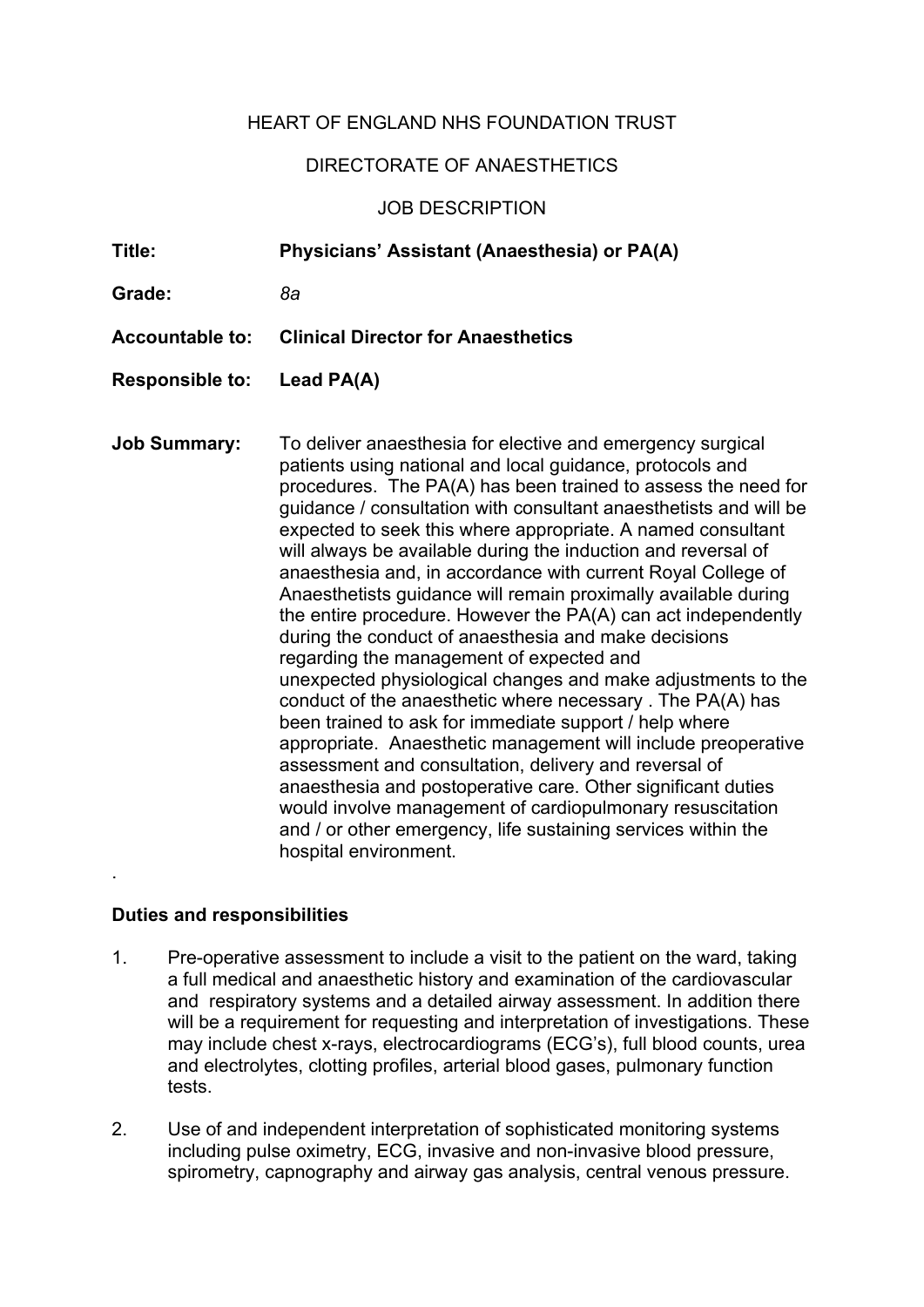Direct patient communication including procedure explanation and reassurance. Supervision and direction of other healthcare professionals including Operating Department Practitioners and Anaesthetic Nurses. The insertion of peripheral venous cannulae, arterial cannulae and central venous cannulae – where appropriate. The direct administration of anaesthetic induction and maintenance drugs, opiate and other analgesics, paralysing agents – where appropriate. Insertion and verification of correct placement of airway devices including laryngeal masks, Guedel and nasal airways and endotracheal tubes using a laryngoscope. Checking and connection of sophisticated anaesthetic machines and breathing systems, and utilisation of a artificial ventilation (including several different ventilation modalities) where appropriate. Connection and administration of a variety of different intravenous fluids according to patient need. Independent administration of prescribed drugs for cardiovascular support where appropriate. Independent adjustment of quantity of anaesthetic drug according to complex judgment of depth of anaesthesia. Safe reversal of anaesthesia and extubation of patient to include safe transfer and handover of patients to the postanaesthetic recovery area.

- 3. Make a detailed handover of the semi-conscious patient to recovery staff including handover of the patient's airway. Ensuring adequate analgesia, oxygen and fluids are prescribed. A postoperative visit to ensure there are no immediate postoperative complications and adequate ongoing fluid therapy and analgesia. This may require further patient examination of the respiratory and cardiovascular systems.
- 4. The ability to communicate and understand highly complex information when in consultation with consultant anaesthetists, surgeons and other medical, nursing and Allied Health Professional colleagues. This includes, but is not restricted to human anatomy and detailed physiology and pathology; drugs effects and interactions including pharmacodynamics and pharmacokinetics. Also, discussions regarding the results and patient implications of undertaken investigations. To communicate highly complex information in an understandable form to patients (according to the patient's individual level of understanding) regarding the conduct of anaesthesia, including complications / side effects of drugs and procedures. Provide professional advice to staff within areas of responsibility including teaching and training of more junior staff. Attend regular national meetings representing the PA(A) profession, being an ambassador for heart of England NHS Foundation Trust by contributing to advice in the development of this role.
- 5. To be competent and able to utilize complex skills in the assessment of patient anatomy, physiology and pathological conditions. Interpret routine and specialist investigations identifying abnormalities that need the attention of, or discussion with the Consultant Anaesthetist. Recognize emergency situations, report accordingly and assist in the management of these. To decide on the most appropriate use of a broad variety of techniques, anaesthesia agents, drugs and equipment in providing anaesthesia care. To identify when this needs to be discussed with a Consultant Anaesthetist. To interpret and utilize data obtained from the effective use of current invasive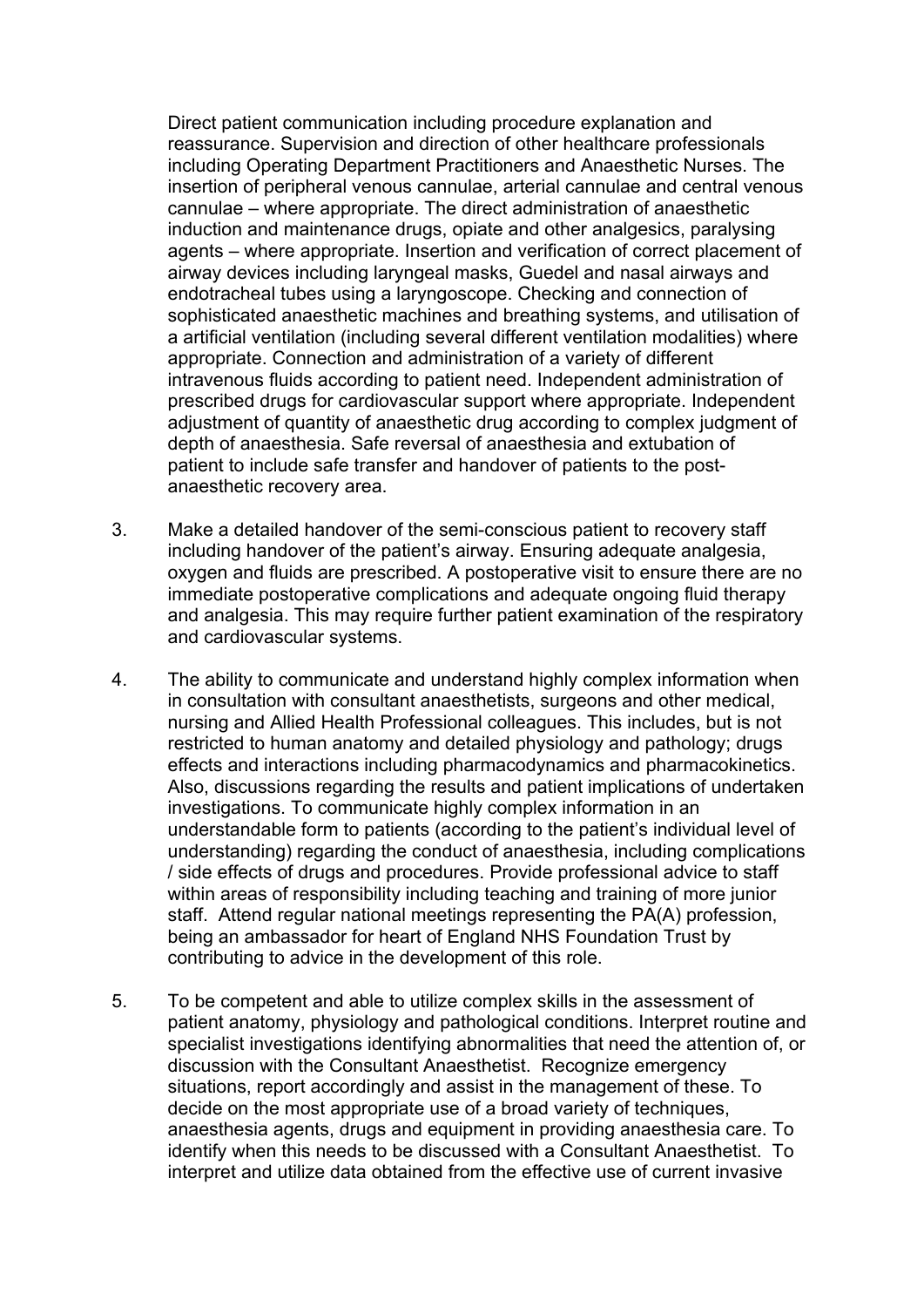and non invasive monitoring equipment. To be appropriately skilled and experienced to work in an environment which is difficult, demanding and unpredictable, dealing with a number of multifaceted situations simultaneously, then assisting with the formulation of a plan and adjusting accordingly. To identify and manage potential equipment failure taking appropriate action. To initiate and manage fluid and blood therapy as appropriate.

- 6. Plans anaesthetic provision within a prescribed framework. Administers drugs as agreed with supervising anaesthetist. Initiates and manage fluid and blood therapy within the plan of care. Adjusts and re-evaluates anaesthetic provision in response to individual patient variations (with consultation where appropriate). e.g. adjustment of depth of anaesthesia, adjustment of patient heart rate or blood pressure in response to expected or unexpected physiological changes. To ensure best practice is delivered in line with Clinical Governance and national standards, policy and protocol.
- 7. To exercise high levels of accuracy speed and manual dexterity in procedures required for the role. Examples: 1. Airway management may include the rapid and accurate insertion of advanced devices such as endotracheal tubes – time limited due to levels of oxygen or carbon dioxide retention – requiring use of a laryngoscope, identification of vocal cords, insertion of tube, checking of tube position and connection to anaesthetic breathing system. 2. Insertion of a central venous catheter requires full aseptic technique, identification of anatomical landmarks, correct positioning of the patient, needle aspiration of blood from central vein, Seldinger wire insertion, surgical incision, insertion of cannula, checking correct placement, safe flushing of line, connection to appropriate lines, suturing line in place. This procedure may require the use of sophisticated doppler ultrasound devices. Time limited due to total anaesthetic time. 3. Insertion of arterial cannula requires advanced hand eye coordination and a highly developed two point discrimination due to the technique of cannulating blindly based on pulse pressure alone.
- 8. Assesses, develops and implements complex anaesthetic programs within prescribed framework, providing specialized advice to the surgeon on anaesthetic care of the patient. Evaluates and / or collects patient information from the patient's history, physical examination, laboratory, radiographic and other diagnostic data and identifies relevant problems. Where appropriate, provides advice to surgeon on anaesthetic care of the patient.
- 9. To assist in the development of protocols and patient specific directives. Design of, and contribution to policies and changes. Adheres to Trust polices and relevant codes of practice. Responsible for initiating and implementing Policies, Procedures, Guidelines and Standards within own area and contribute towards the ratification of Trust-wide and national policies for the development of the PA(A) role. In conjunction with the Clinical Director, implements when appropriate new ways of working. Works with Multi-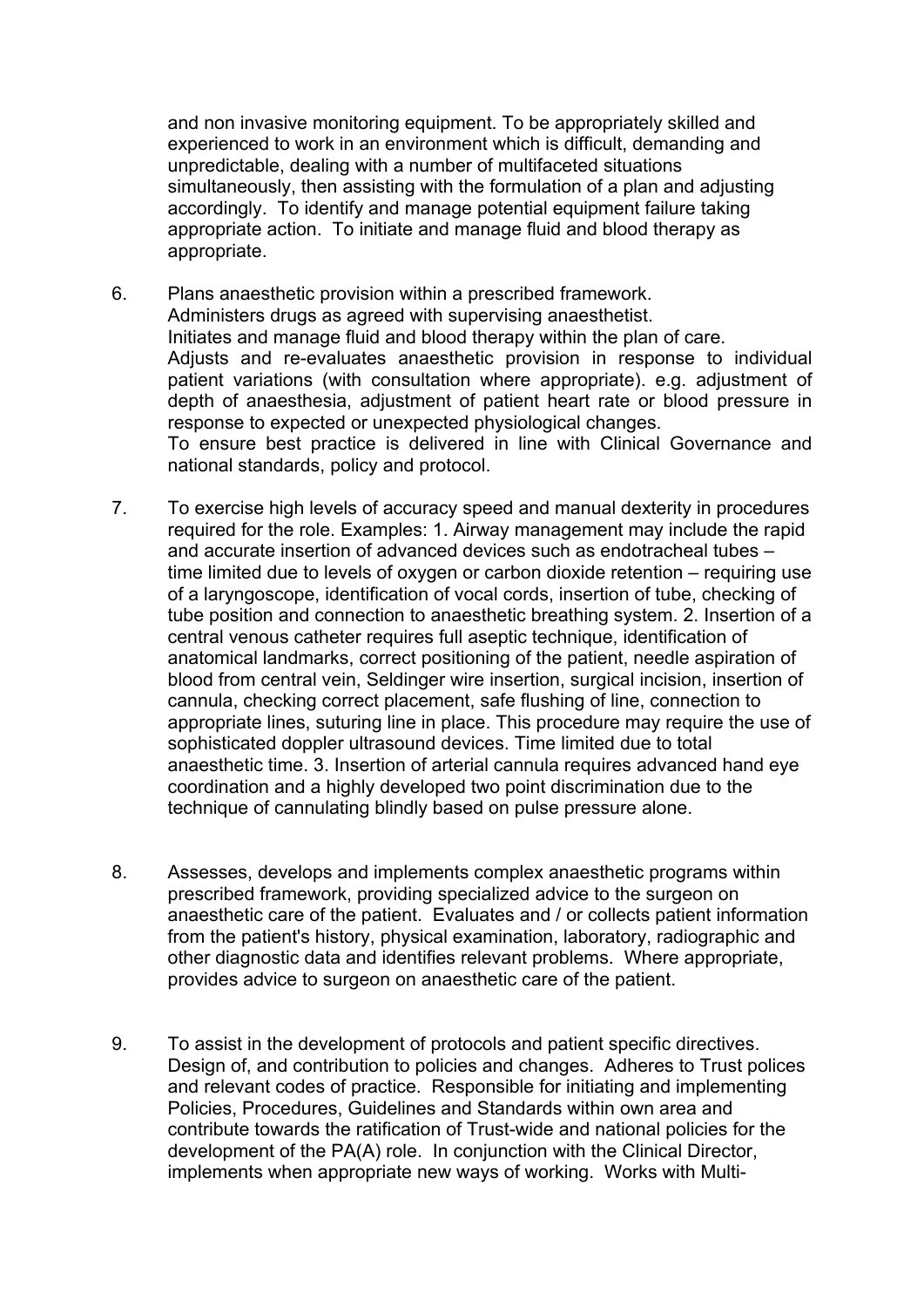disciplinary Team to develop and implement policies, procedures and guidelines.

- 10. Responsible for the safe use and setting up of expensive and highly complex anaesthetic equipment. Assist with the implementation of care plans across the wider anaesthetic team. To monitor and maintain a safe, clean and therapeutic environment for staff patients and visitors, initiating appropriate action to achieve this. To use resources appropriately to ensure high quality and cost effective service. Contribute to team expert advice on the purchase of expensive / sensitive equipment that impact on the speciality. Maintain Team budgets in a responsible manner, including study budgets for team members.
- 11. Monitors, and tends to the human resource needs of the Anaesthetic Support Team's members. To include regular staff appraisal. Introduction and induction of new members of the team. Participate in the education of patients and their carers. Participate in the teaching, supervision and assessment of other team members. Clinically supervise ODPs and other members of staff in the anaesthetic environment in the absence of a consultants presence. Contribute to promoting, planning and processing PA(A) recruitment within the Trust. In the absence of a consultant anaesthetist provide expert advice and support to operating Department Practitioners and trainees in times of crisis or stress facilitating access to staff counselling as appropriate. Delivery of core training at post graduate level for trainee PA(A)s.
- 12. To updates patient records and to enter patient information into theatre databases where these exist. Maintenance of accurate and up to date logbook database of activity. Maintain adequate audit trail and log of the activities of the Anaesthetic Support Team. Responsible for timely, accurate and complete records both manual and electronic ensuring safety and confidentiality of information with statutory requirements.
- 13. Monthly participation in the process of audit, morbidity / mortality reviews with a view to improving patient care as part of the wider anaesthetic team. To assist the Clinical Director in the research and evaluation of the National PA(A) program, including the collection and analysis of data required. Regularly contribute to safe care plan including taking the lead in clinical audit in individual area of practice. Contributing to the implementation of the Trust's Research and Development Strategy and promoting evidence based care.
- 14. The PA is accountable for his / her own professional actions. The PA has been trained to assess the need for guidance / consultation with consultant anaesthetists and will be expected to seek this where appropriate. A named consultant will always be available during the induction and reversal of anaesthesia and, in accordance with current Royal College of Anaesthetists guidance will be remain proximally available during the whole procedure. However the PA can act independently during the conduct of anaesthesia and to make decisions regarding the management of expected physiological